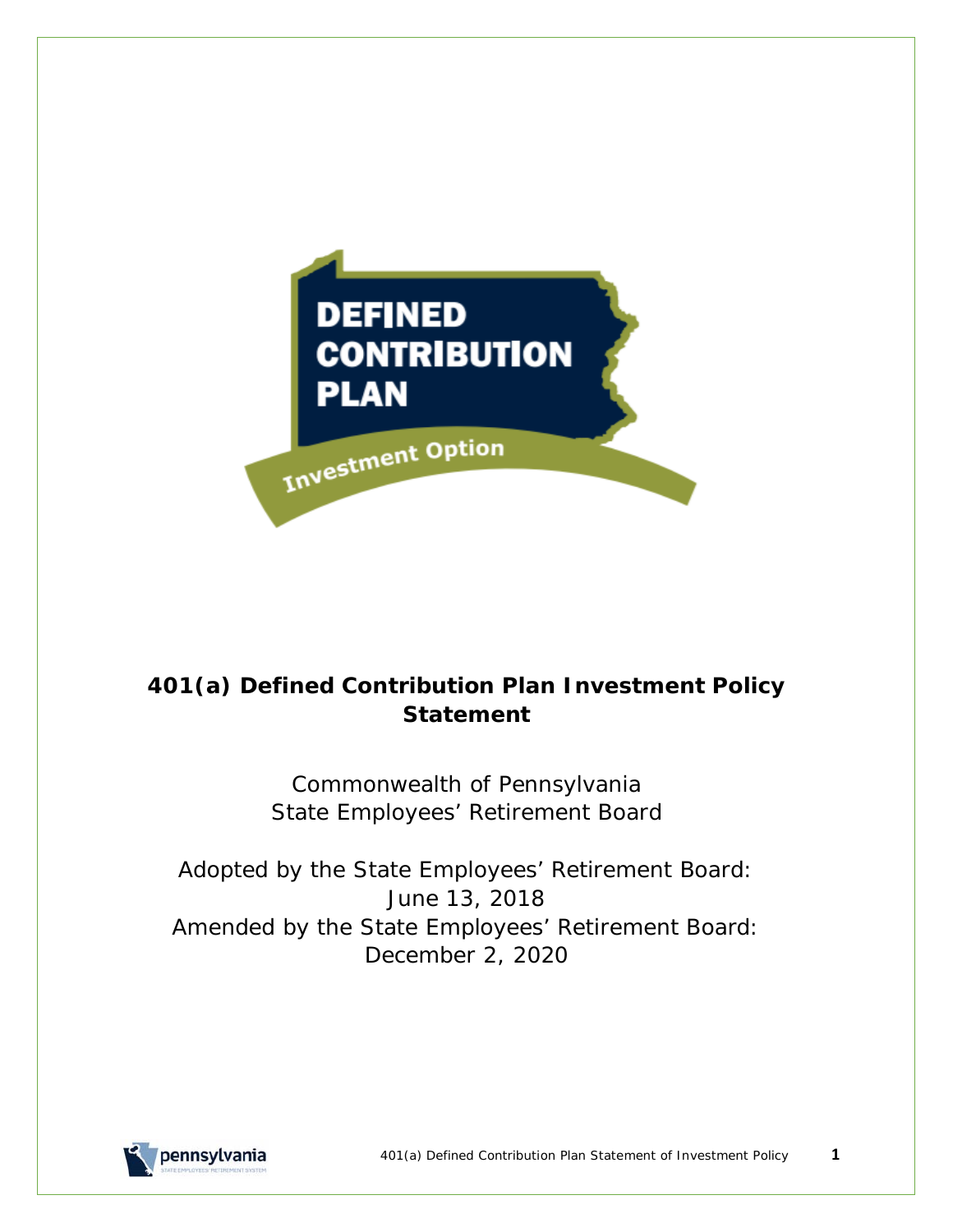# **Table of Contents**

| 2.             |                                                                                       |
|----------------|---------------------------------------------------------------------------------------|
| 3 <sub>1</sub> |                                                                                       |
| 4.             |                                                                                       |
| 5.             |                                                                                       |
| 6.             | Objectives, Standards and Processes for Evaluating and Monitoring Investment          |
|                | Exhibit I: 401(a) Plan Investment Options as of December 31, 2019  13                 |
|                | Exhibit II: 401(a) Defined Contribution Plan Investment Manager Monitoring Policy. 15 |

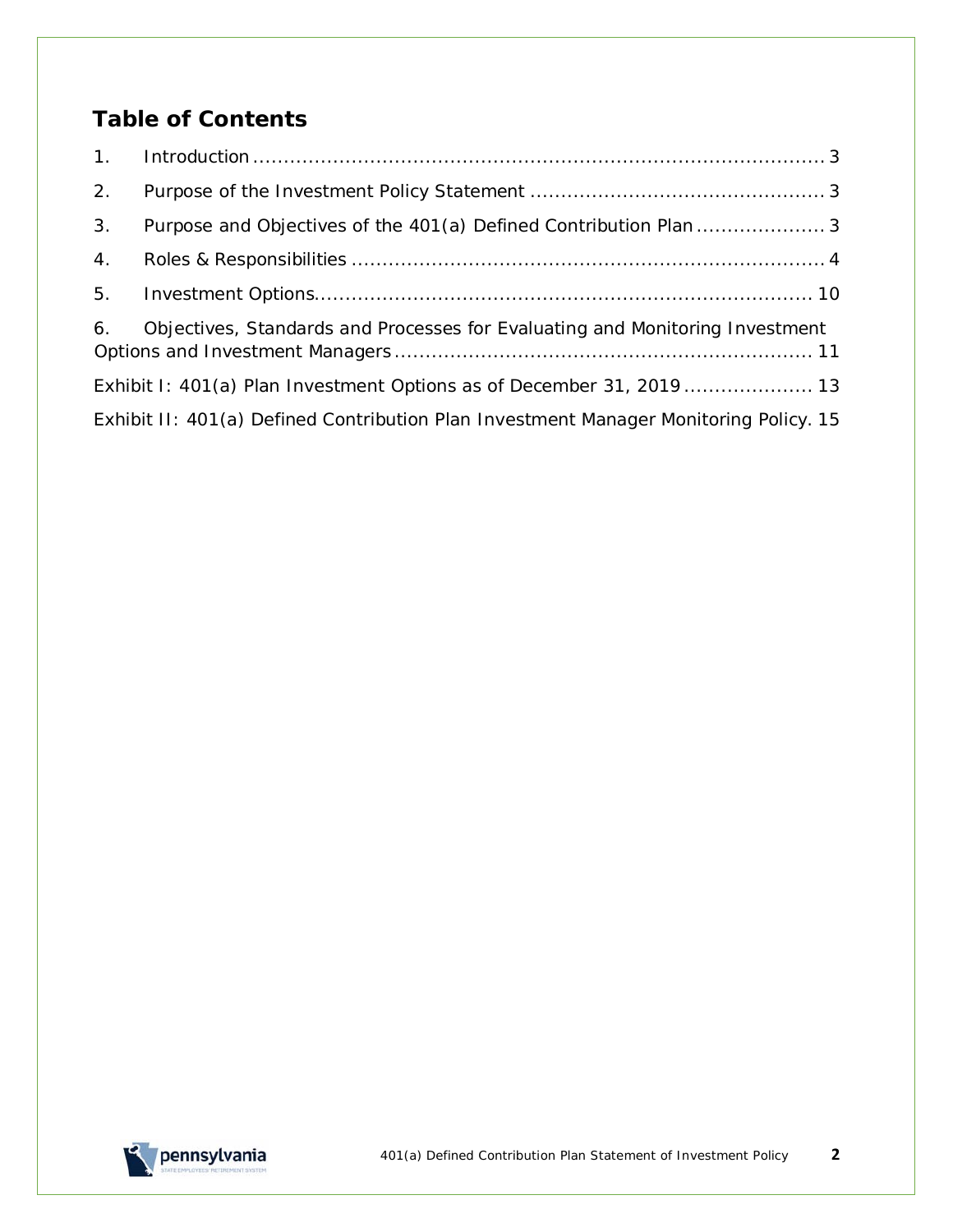# <span id="page-2-0"></span>**1. Introduction**

The Commonwealth of Pennsylvania is the sponsor of the Defined Contribution Plan ("DC" or "401(a) Plan") that was established for Commonwealth of Pennsylvania officers and employees through Act 5 on June 12, 2017. The Act of June 12, 2017, P.L. 11, No. 5 authorizes the State Employees' Retirement Board ("Board") to establish and administer the 401(a) Plan as an eligible defined contribution plan in accordance with the Internal Revenue Code ("IRC") Section 401(a) of 1986, as amended. For purposes of this Defined Contribution Plan Policy ("Policy"), the term "Participants" means any participant, beneficiary or alternate payee who has an account in the 401(a) Plan.

The 401(a) Plan participants have an opportunity to exercise control over the assets in their individual 401(a) Plan accounts, and may choose, from a broad range of investment options, the manner in which the assets within their accounts are invested. Participants bear the risk of investment results due to their selection(s). Participants are responsible for investment fees of the 401(a) Plan.

# <span id="page-2-1"></span>**2. Purpose of the Investment Policy Statement**

The purpose of this Policy is to formalize the Board's investment objectives and policies, and to define the duties and responsibilities of the various individuals and entities involved in the investment process. The Policy outlines the following components:

- Define the purpose of the 401(a) Plan;
- Define the roles of those responsible for managing the 401(a) Plan;
- Define investment options for the 401(a) Plan; and
- Establish investment funds performance standards and the objectives, standards and processes for monitoring and evaluating investment options.

# <span id="page-2-2"></span>**3. Purpose and Objectives of the 401(a) Defined Contribution Plan**

The purpose of the 401(a) Plan is to provide eligible employees ("employees") with a source of retirement income from accumulated employee contributions, employer contributions, and investment returns. The objective of the 401(a) Plan is to allow employees to defer a portion of their salary into the 401(a) Plan, promote and maximize capital accumulation, and enable employees to meet their personal retirement investment goals. It is the Board's intent to make available an array of low-cost investment options that satisfy the following criteria:

• Each investment option is diversified within itself;

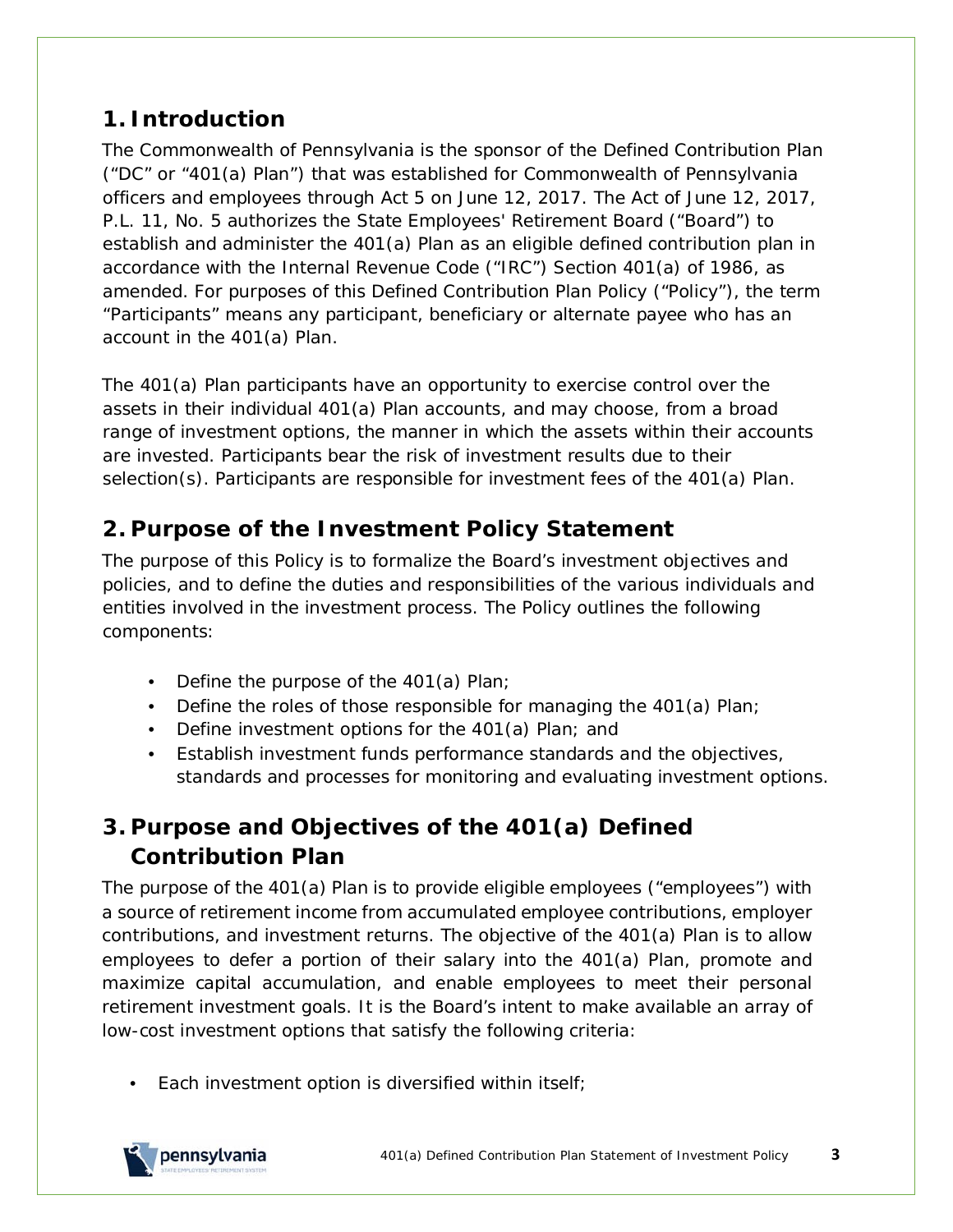- Each investment option has different risk and return and/or style characteristics; and
- Each investment option, in combination with the other available investment options, contributes to the diversification opportunities of a participant's 401(a) Plan account portfolio.

# <span id="page-3-0"></span>**4. Roles & Responsibilities**

The Board has delegated certain responsibilities related to the effective management of the 401(a) Plan. Various responsibilities are allocated among the Board, Agency Staff, Investment Managers, Investment Consultant, Custodian/Subcustodian, and Third-Party Administrator, as defined below. All persons who act as agents of the Board shall adhere to the highest standards of professional integrity and honesty. The responsibilities of the 401(a) Plan's service providers are governed by the applicable services agreements as well as this Investment Policy Statement.

## **A. Board**

The Board is the 401(a) Plan administrator, trustee, and the named fiduciary responsible for designating the investment options from which a Participant can build a diversified portfolio. The Board will act in the sole interest of participants and their beneficiaries for the exclusive purpose of providing benefits to the participants and their beneficiaries and defraying the reasonable expenses of administering the 401(a) Plan. Furthermore, the Board must comply with and fulfill all aspects of the established guidelines under the IRC and other governing rules and regulations that relate to the administration and investment of the assets under the 401(a) Plan. At all times any final decisions/actions with regard to the 401(a) Plan and the results of those actions is the sole province of the Board.

The Board performs the following in conjunction with 401(a) Plan and statutory provisions:

- Comply with all applicable rulings, regulations, and legislation;
- Act in accordance with the provisions of all legal documents governing the 401(a) Plan;
- Approve and maintain all legal documents governing the 401(a) Plan, including the Plan Document, Trust Declaration, and this Policy;
- Review and approve the 401(a) Plan structure and design;
- Review and approve both investment and manager fees;
- Review and approve the hiring and termination of contractors to assist in managing the 401(a) Plan based on recommendations from Agency Staff and, if applicable, the Investment Consultant;

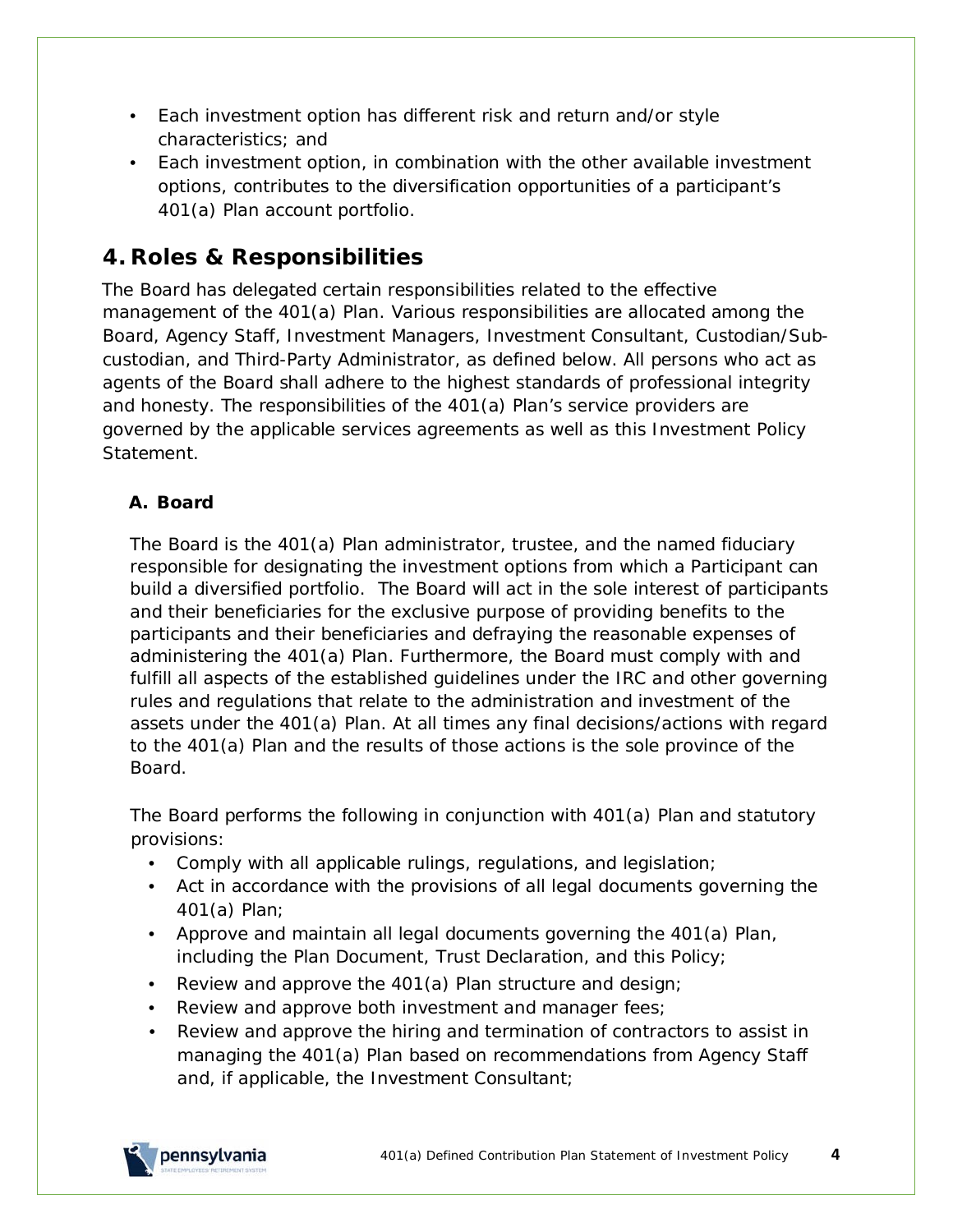- Review and approve investment options based on recommendations from Investment Office staff and the Investment Consultant;
- Review and approve hiring and termination of investment managers based on recommendations from Investment Staff and the Investment Consultant;
- Review the 401(a) Plan's audited financial statements;
- Review and evaluate the 401(a) Plan's investment performance and costs;
- Oversee and monitor Agency Staff responsible for the oversight and management of the 401(a) Plan; and
- Approve the engagement and termination of industry experts, including but not limited to, an independent Investment Consultant.

## **B. Agency Staff**

The Board has delegated certain functions to the Executive Director's Office, Office of Member and Participant Services, Communications and Policy Office, Office of Financial Management, Investment Office, and Chief Counsel's Office, as well as to various contractors who provide professional services to the Board.

#### **Executive Director's Office**

The Executive Director's Office provides strategic leadership and administrative oversight for the 401(a) and directly serves the Board, including facilitating communications, and managing meetings and documentation. The Executive Director's Office is expressly charged with statutorily prescribed duties, including review and analysis of legislation, maintaining files and records, and responding to information inquiries and requests from press, commonwealth officials, state employees and the general public, among others.

#### **Communications and Policy Office**

The Communications and Policy Office works with the General Assembly and Administration officials on policy-related matters, tracks legislation, administers the agency's right-to-know program, serves as liaison to the media, prepares a wide range of publications and informational materials in print and electronic format, manages the agency's website and social media accounts, and provides an array of communications support to the agency.

#### **Office of Administration**

The Office of Administration is responsible for overseeing all administrative support functions for the agency, which includes contracting, purchasing, leasing, facilities management, safety and security, continuity of operations, printing, mailing, fleet management, records retention, information technology,

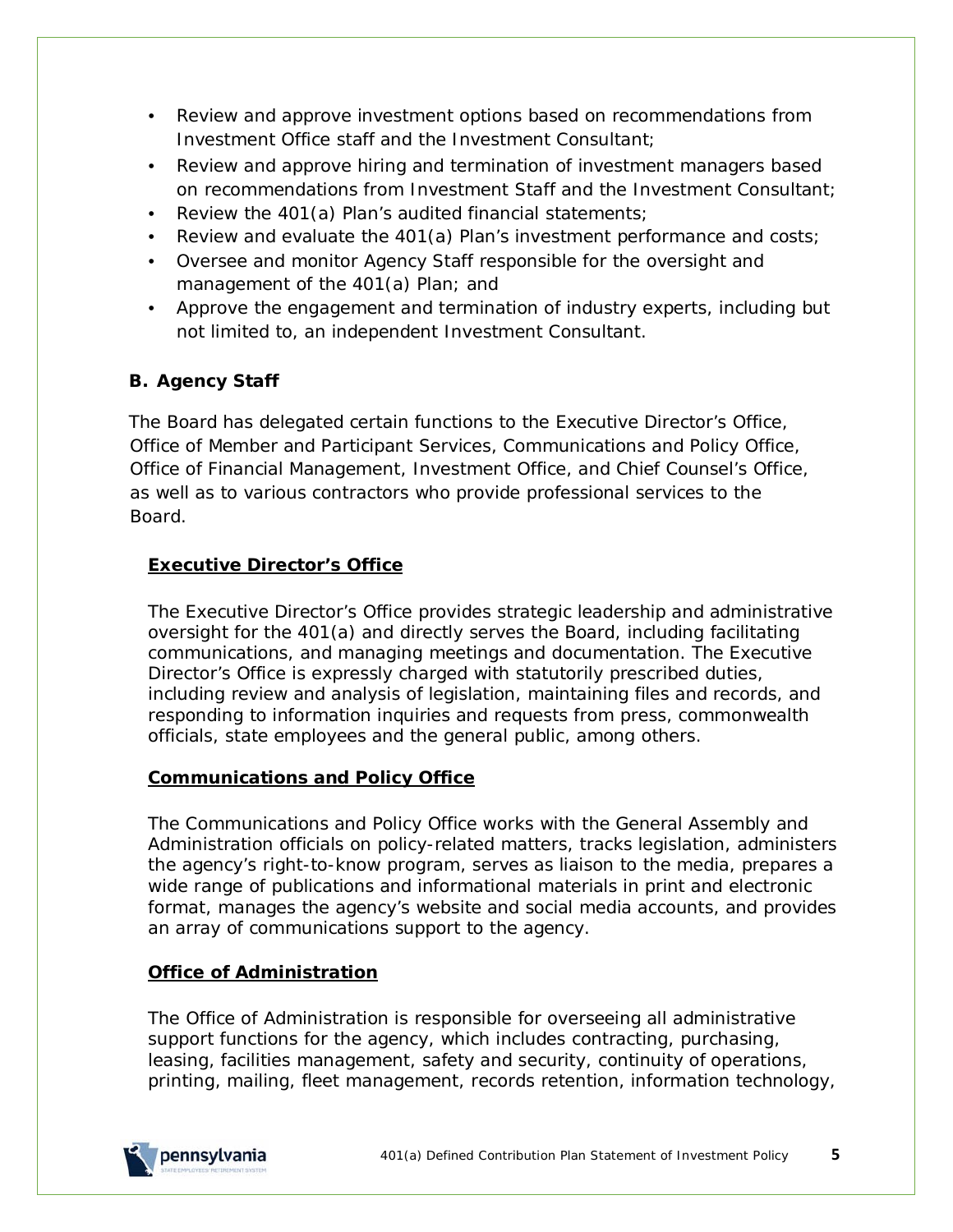telecommunications, human resources, strategic planning and project management, Board education, and Board governance.

#### **Office of Member and Participant Services**

The Office of Member and Participant Services is responsible for administering the agency's deferred compensation plan. This office is responsible for and leads the relationship with the Third-Party Administrator (recordkeeper), participant communication efforts and interpretation of 401(a) Plan provisions (*e.g.* emergency withdrawals).

#### **Office of Financial Management**

The Office of Financial Management maintains accounting controls, financial operations, and financial reporting for all Board funds. It administers all financial transactions including member and participant benefit payments; member, participant, and employer contributions; investment purchases, sales, and other activity; payment of 401(a) plan approved fees and operational expenses; and oversees the budgeting and expense monitoring for all funds. It ensures the proper and efficient administration of the 401(a) Plan through the appropriate accounting controls and that the financial statements for the plan are presented in accordance with generally accepted accounting principles. Additionally, it processes and reconciles daily investment activity with the Third-Party Administrator and Custodian/Sub-custodian.

#### **Investment Office**

The Investment Office works closely with the Board to oversee the investment options offered in the 401(a) Plan. The Office establishes and implements investment policies, monitors fund cash flow, investment managers, fund risks, and performance, and researches and recommends new investment options that could be included in the plan. To ensure that the investment goals and objectives of the 401(a) Plan are being fulfilled, the Investment Office staff also reviews and analyzes the philosophies, policies, and strategies employed by the investment managers, evaluating the appropriateness of their decision–making processes and their investment styles in relation to present and projected investment horizons. The Office also maintains deep and current expertise related to the analysis of capital and global markets. The Investment Office is also responsible for updating and maintaining this Policy and coordinating the hiring of an external investment consultant to assist in investment matters of the 401(a) Plan, subject to the Board's approval. The Chief Investment Officer reports administratively to the Executive Director and functionally to the Board.

## **Chief Counsel's Office**

The Chief Counsel's Office serves as the agency's independent, in-house counsel to the Board and the agency for benefits, investments, corporate governance, compliance, and administrative matters. The Office is responsible

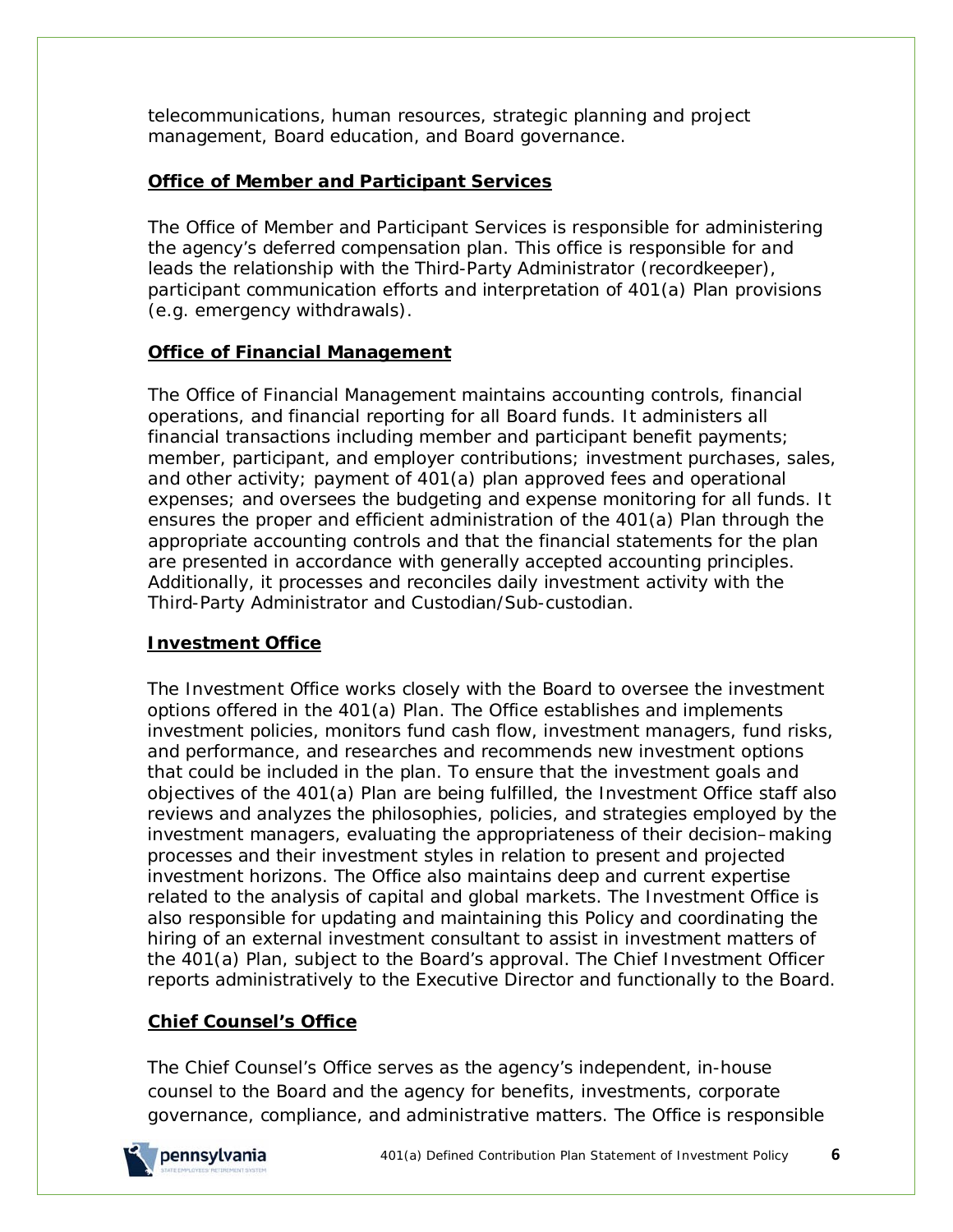for drafting and interpreting legislation, rendering legal advisory memoranda, interpreting the Right-to-Know Law, drafting and approving contracts, and representing the 401(a) Plan and the Board in legal proceedings. The Chief Counsel's Office ensures the lawful administration of the 401(a) Plan. The Chief Counsel's staff is responsible for negotiating all underlying contracts within the 401(a) Plan as well as confirming the legalities of plan designs and implementations within the 401(a) Plan. The Chief Counsel's staff is responsible for answering any legal questions that arise from the Agency Staff, including the Investment Office staff, as well as reviewing the actions and recommendations of the investment managers and the Investment Consultant. The Chief Counsel's staff will consult with the Board at the Board's request.

#### **Chief Compliance Officer**

The Chief Compliance Officer reports functionally to the Audit, Risk, and Compliance Committee and administratively to the Chief Counsel. The Chief Compliance Officer is responsible for, among other duties, ensuring that the Board is complying with applicable laws, Board bylaws, ethics requirements, and policies and procedures applicable to Board members, including those contained in the *SERS Board Governance Policy Manual*, as well as monitoring the compliance activities of the Investment Office, with tasks including:

- Identifying potential areas of compliance vulnerability and risk;
- Assisting with the development, and implementation of risk management, and mitigation for resolution of problematic issues; and
- Providing guidance on how to avoid or address similar situations in the future.

## **Internal Audit Office**

The Internal Audit Office tests business processes and internal controls to confirm that they are adequate and operating properly to ensure vigilant stewardship of agency funds. It performs onsite audits of investment consultants and managers. The Office also coordinates independent, external audits of the trust on an annual basis, and performs special projects at the direction of the Board and Audit Committee. The Office is an independent appraisal unit with a reporting relationship to the Board and the Audit Committee. The Internal Audit Office is independent of the agency's operational activity and is responsible for providing objective audit and review services for the entire agency, including the Investment Office. The Internal Audit Office's services emphasize the promotion of adequate and effective internal controls.

The Internal Audit Office also facilitates the annual independent audit performed by independent certified public accountants. The independent CPAs

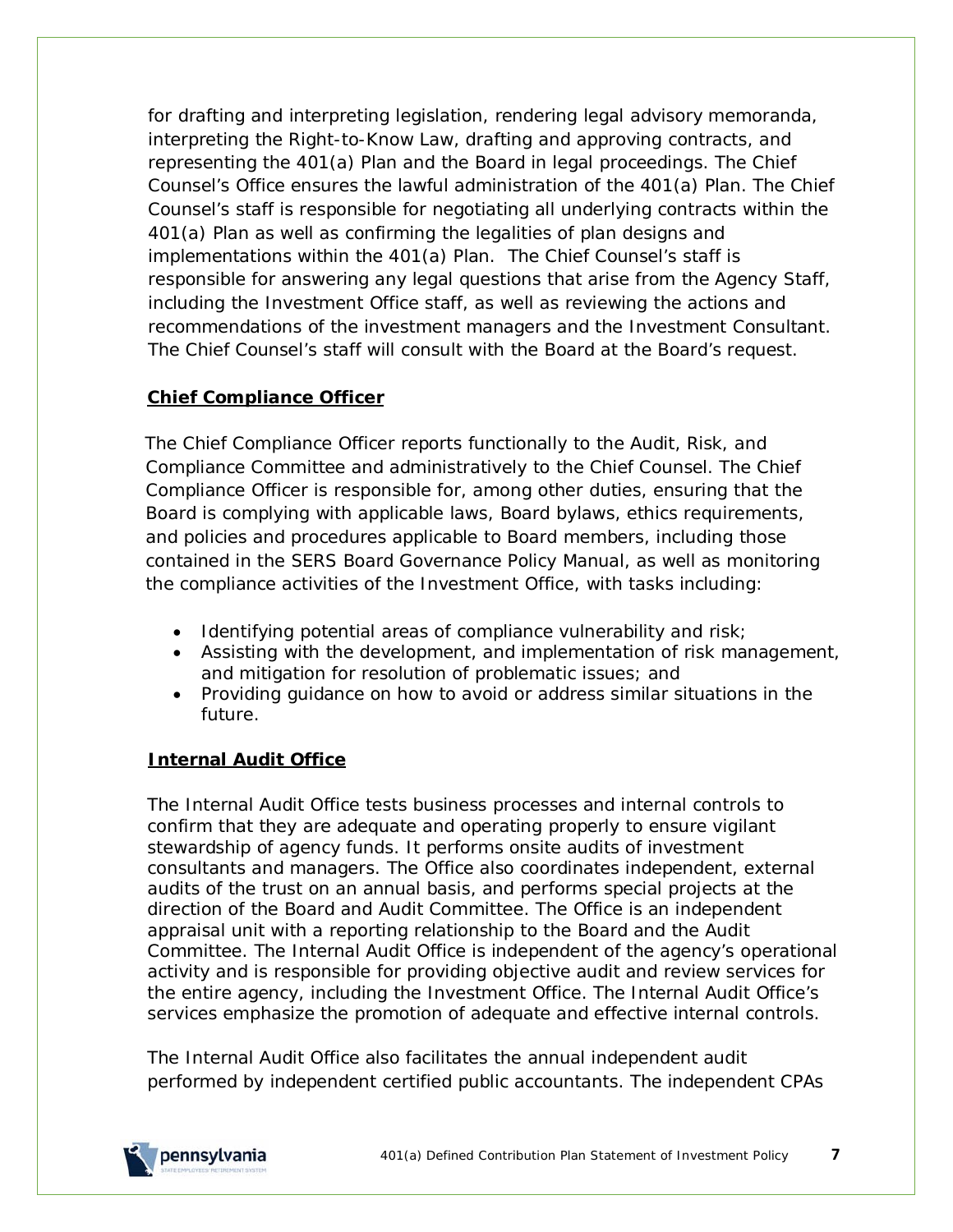examine the books and records of the 401(a) Plan and certify that the financial statements are free from material error.

#### **C. Investment Managers**

Each investment manager will have discretion over the management of a specific mandate as designated by the Board. The specific terms of each investment management agreement (including but not limited to mutual fund, separate account, commingled investment fund and commingled investment trust) will include an Investment Strategy Statement, which establishes and governs the investment guidelines and responsibilities of the investment manager. Each investment manager must select investments with the same care, skill, prudence and due diligence that experienced investment professionals acting in a like capacity and fully familiar with such matters would use in like activities for like retirement plans with like aims in accordance and compliance with all applicable laws, rules and regulations.

## **D. Investment Consultant**

The Board shall retain an independent investment consultant to advise the Board, Defined Contribution Committee, and Investment Office. While the investment consultant will act in a non-discretionary capacity, the investment consultant is to be considered a fiduciary, as defined in section 3(21) of ERISA.

The investment consultant will provide investment advice and recommendations concerning the 401(a) Plan structure, administration and investment management of the 401(a) Plan assets consistent with the investment objectives, policies, guidelines and constraints as established in this Policy. Specific responsibilities of the investment consultant will be established and maintained under an investment consulting agreement, and generally will include reviewing policies, investment options, investment manager due diligence, benchmarks, ongoing due diligence, and evaluating the costs of the 401(a) Plan.

#### **E. Custodian and Sub-custodian**

The Custodian and Sub-custodian are expected to fulfill all the regular fiduciary duties of a custodian, pursuant to the terms of the applicable trust and custodial agreements and as required by other pertinent state and federal laws.

In general, these duties include the following:

• Receive contributions and deferrals from the State and pay all benefits, as directed by the Board or its designee(s);

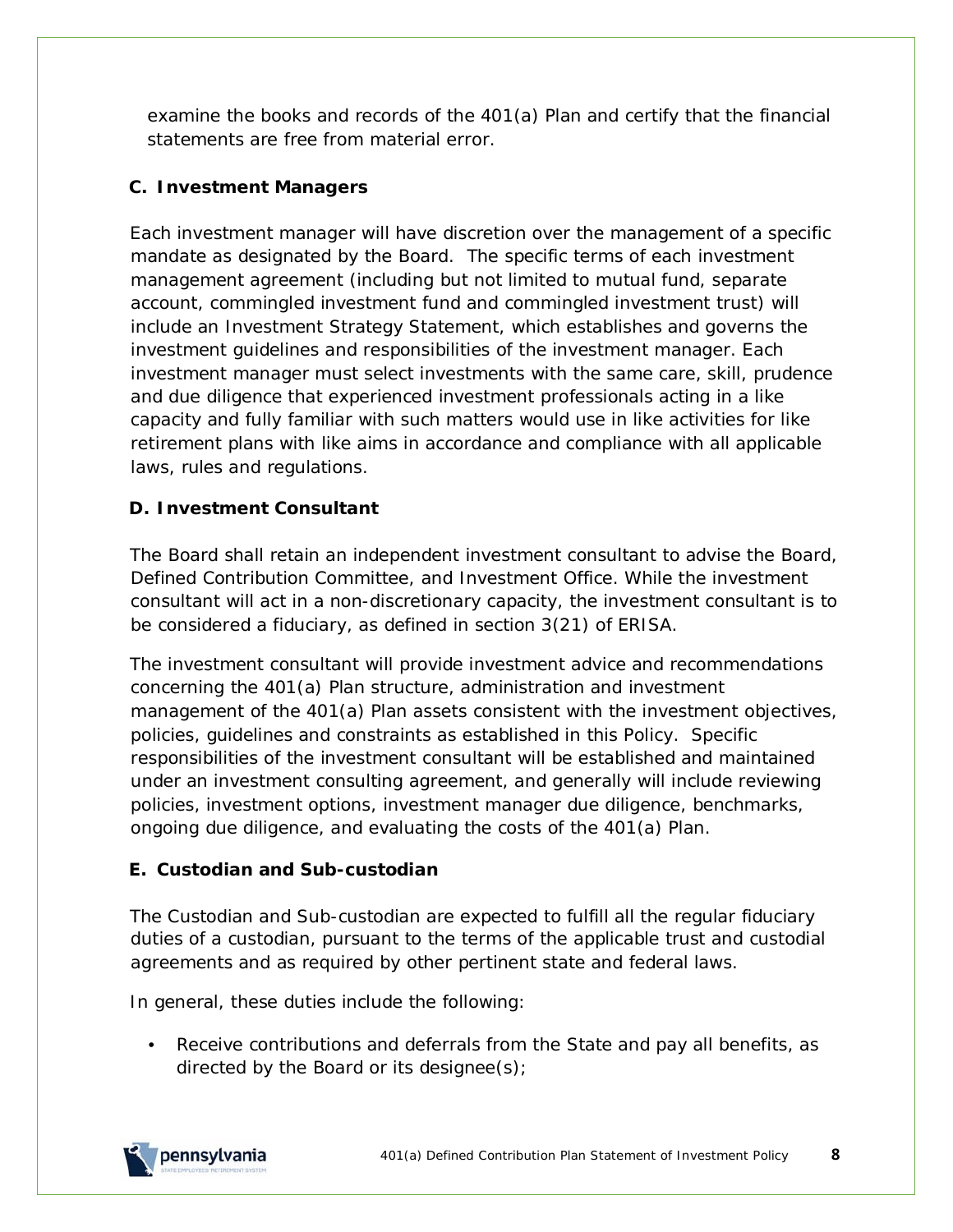- Protect trust assets, ensure timely settlement of security transactions, credit all income and principal realizable by investment assets of the trust in a timely and accurate fashion, sweep excess cash from custodied investment manager accounts into a suitable cash management vehicle each day, and calculate the net asset value for unitized accounts or report stated net asset values for non-unitized accounts in a timely and accurate fashion;
- Report periodically to the Board or its agents and designees on all monies received or paid on behalf of the Trust and on all securities under the custody contract including all unsettled securities transactions;
- Deliver Trust assets to a successor custodian or as otherwise directed with proper instructions within a reasonable time period of termination;
- Promptly distribute all proxy materials or other corporate actions received by the Board/Custodian;
- Coordinate asset transfers as requested by the Board or its designee(s); and
- Provide fund accounting for investment options. Services include, but are not limited to, calculating or reporting net asset value (NAV) and posting and settling securities trades.

## **F. Third-Party Administrator**

The Third-Party Administrator is expected to fulfill all of the contracted responsibilities including, but not limited to, maintaining individual participant investment account records and providing Participants with sufficient information to manage their investments. The Third-Party Administrator is also expected to comply with the reporting requirements of the Plan Document, the requirements established and maintained under the Third-Party Administrator contract and all pertinent federal, state and local rules and regulations. Services may also include, but are not limited to, providing:

- Enrollment services in the 401(a) Plan for employees;
- Educational materials and programs explaining investment options in the 401(a) Plan;
- Advice tools and products;
- Tools to facilitate the effective exchanges and transfers to, from, and among investment options offered within the 401(a) Plan;
- Periodic individual statements and distributions;
- Distributions and the preparation of periodic reports to participants, alternative payee, and beneficiaries;
- Master recordkeeping responsibilities;
- Maintenance of accounts and other records;
- Reports in support of compliance and regulatory obligations;

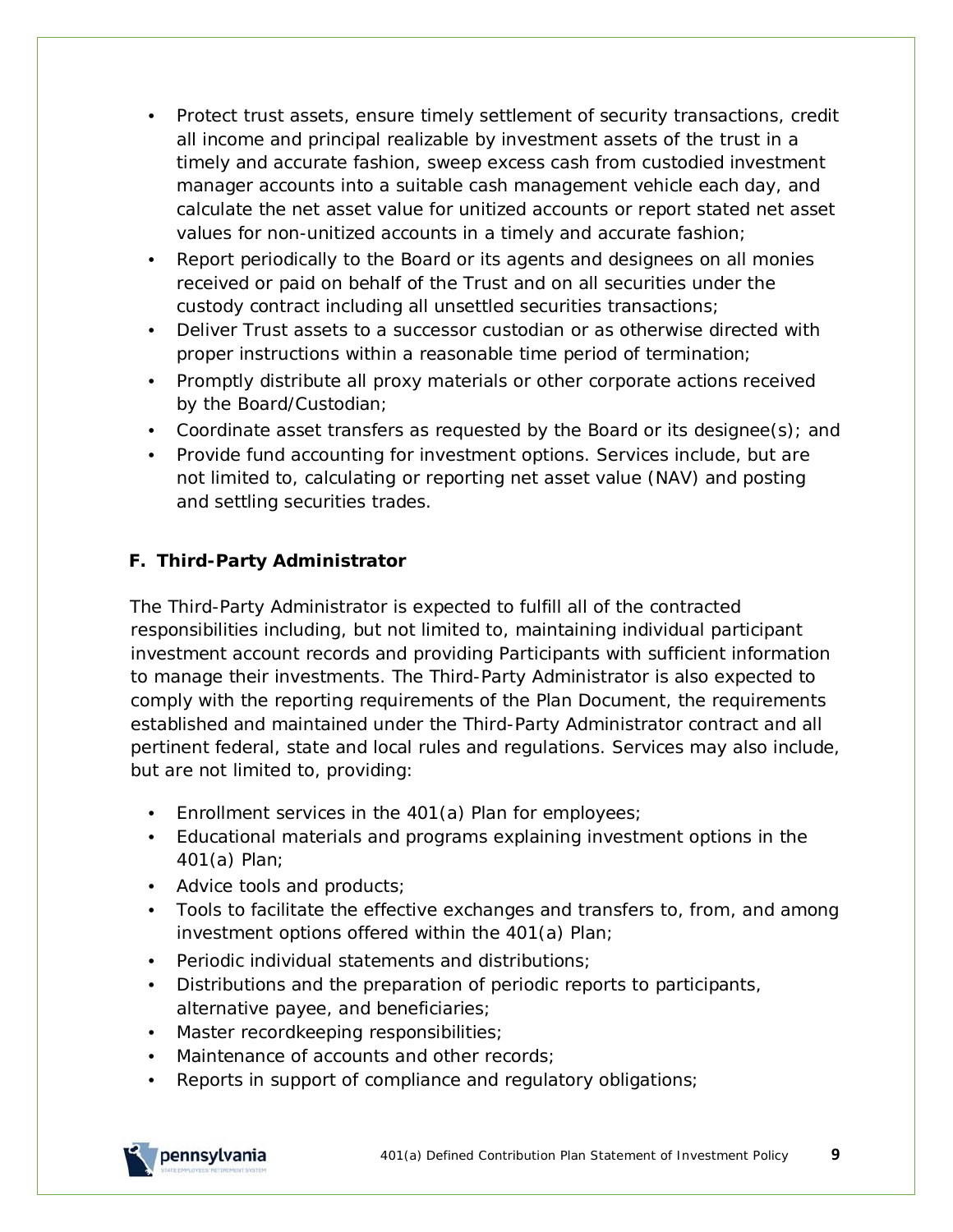- An effective and automated interface with the Custodian/Sub-custodian to initiate net trades on investment options and rebalancing transactions as directed; and
- Reports and information reconciliations to the Board or its designees, and the Custodian/Sub-custodian.

# <span id="page-9-0"></span>**5. Investment Options**

It is the Board's intent to offer a broad range of investment options with materially different risk and return characteristics to allow Participants, by choosing among such investment options, the opportunity to diversify their balances and construct portfolios consistent with their unique circumstances, goals, time horizons, and tolerance for risk. It is the objective of the Board to offer investment options at a reasonable cost in terms of management, custody, other costs and have investment characteristics that can be successfully communicated to participants. Further, it is the intent of the Board to designate names for the investment options that are easily understood by participants.

To comply with this Policy, the 401(a) Plan is required to offer a minimum of ten investment options that are professionally managed by at least three investment managers. The Board will offer three tiers of investment options to meet various participant investment objectives. Described below are the various types of investment options.

The Board selects available investment options and investment managers and adds or removes such options or investment managers at any time in its discretion.

## **A. Tier I – Target Date Fund Investment Options**

Target date funds provide a series of asset allocation funds that allow participants to choose a single fund that is based on their expected target retirement date. Each target date fund includes a professionally managed portfolio of underlying investments that may include fixed income, equity and alternative asset classes. The investment manager adjusts and rebalances the allocation of assets over time to reduce the expected risk as each fund progresses toward its target date.

The Board recognizes that some Participants may fail to make investment choices for their Plan account. Therefore, the Board believes it is appropriate to designate a target date fund based on the participant's age as the default investment option for any Participant who fails to make an investment choice for his or her contributions.

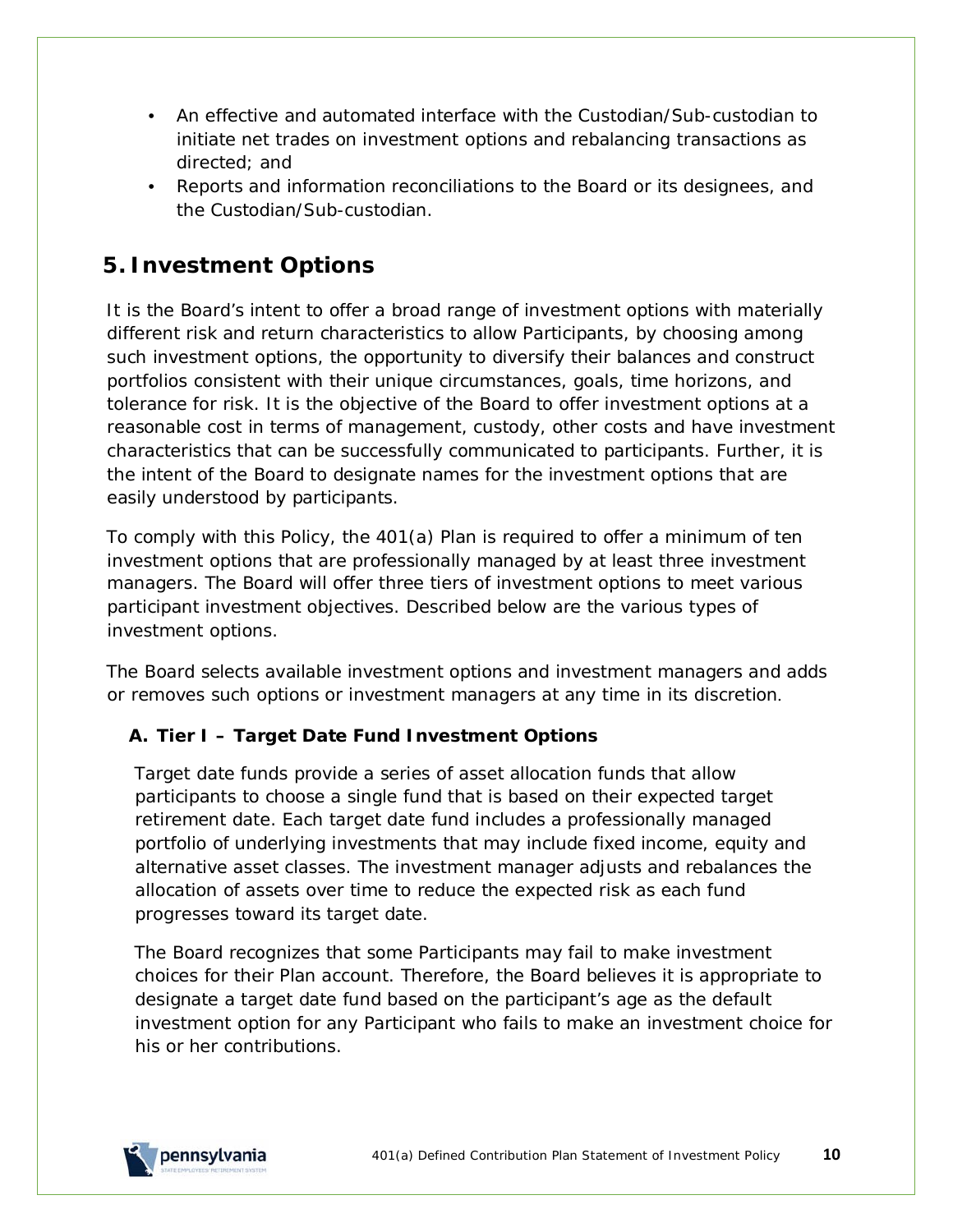#### **B. Tier II – Asset Class Investment Options**

The Board offers investment options within each of the following broad asset classes:

- Capital Preservation;
- Fixed Income;
- Broad U.S. Equity; and
- Broad International Equity.

The Board may also establish additional asset classes and investment options at its own discretion to serve the needs of the Participants.

#### **C. Tier III – Self-Directed Brokerage Option**

The self-directed brokerage option provides access to a brokerage window for participants who seek greater investment flexibility. Participants investing in this option do so at their own risk. The Board is not responsible for the monitoring or evaluation of any self-directed brokerage account investments.

The Board selects available investment options and investment managers and adds or removes such options or investment managers at any time in its discretion. The screening process for the initial selection of any investment option or manager will consider attributes relevant to the specific asset class and search objective, as developed by the Board with the assistance of the Investment Office staff and in consultation with its external investment consultant, where applicable.

# <span id="page-10-0"></span>**6. Objectives, Standards and Processes for Evaluating and Monitoring Investment Options and Investment Managers**

## **A. Investment Manager Evaluations and Selection**

Pursuant to its duties as defined in section "4. Roles & Responsibilities," the Investment Office staff shall, as directed by the Board and in consultation with the Investment Consultant, search for and hire investment managers to carry out investment mandates. The screening process for the initial selection of any investment option or manager will consider attributes relevant to the specific search objective in question. Investment Staff and the Investment Consultant will consider, but will not be limited to reviewing the manager's strategy, quality and experience of professional staff, ownership structure, investor level breakdown, assets under management by firm and product, fees and a comparison of performance history among peers and against appropriate benchmarks. Based on this analysis, Investment Staff and the Investment

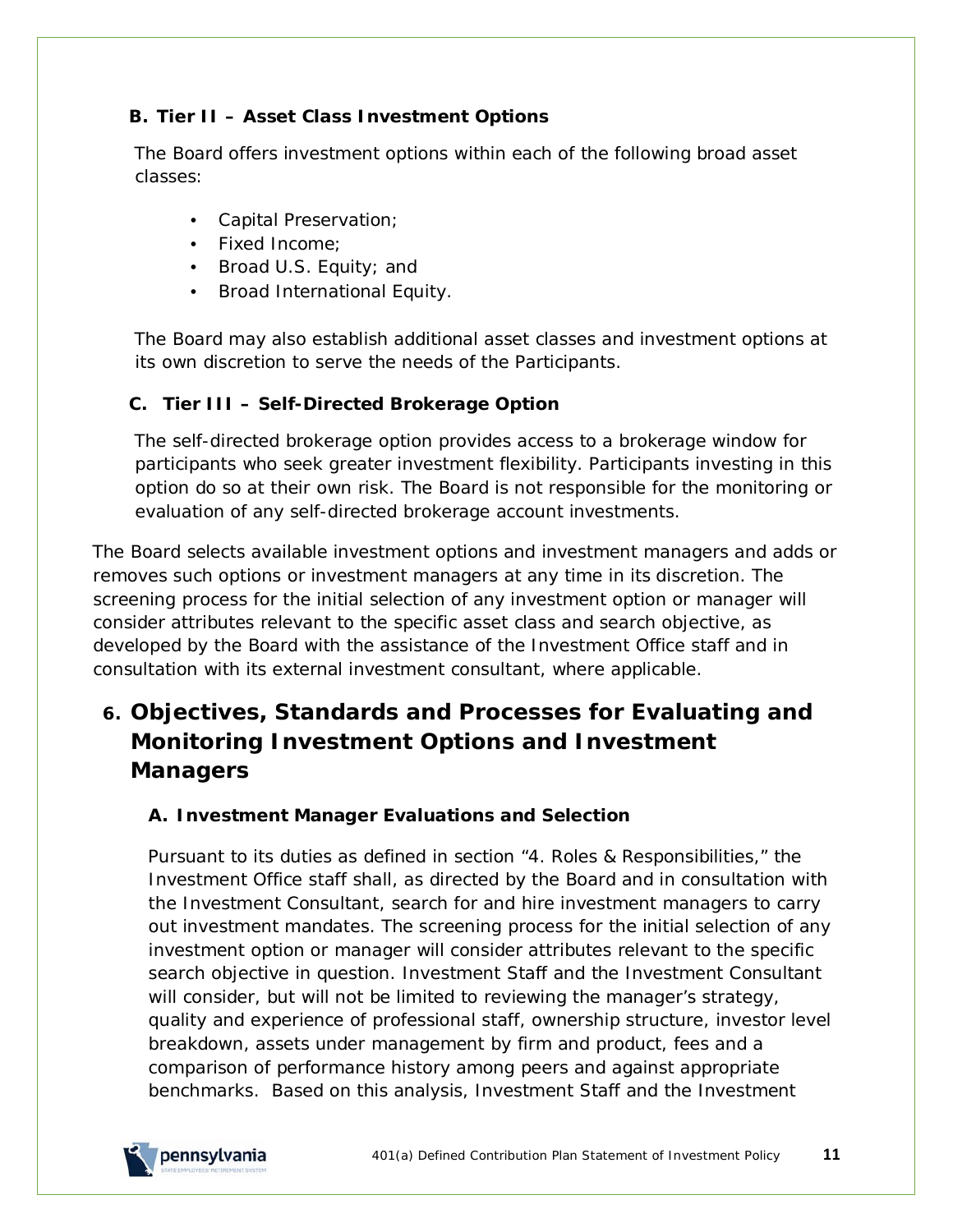Consultant will determine which investment managers would be suitable candidates for further review.

## **B. Investment Performance Reviews**

Investment Office staff review investment options and investment manager performance, portfolio positioning and transactions at least annually. Investment Office staff use the Defined Contribution Plan Investment Manager Monitoring Policy, attached as **Exhibit II**, as may be applicable to the Investment Options, to apply consistent criteria in evaluating investment managers. The Board may change specific investment options or investment managers without amending this Policy.

## **C. Investment Manager and Investment Option Termination**

The Board recognizes that investment options or investment manager terminations have unique circumstances which may result in different action plans upon termination. Upon a decision to terminate an investment option or investment manager, the Board expects to review the circumstances with Investment Office staff and the Investment Consultant to deliberately decide on a prudent and reasonable process for termination and replacement of the terminated investment option and/or investment manager, and mapping of impacted assets. Investment Office staff will notify Agency Staff, including the Chief Counsel's Office staff to coordinate proper notice to the participants if an investment option is terminated.

## **D. Prohibited Transactions**

Investment managers are prohibited from entering into any transactions on behalf of the 401(a) Plan that are not expressly authorized by this Policy or by specific investment manager guidelines, offering memorandum, or mutual fund prospectus. Investment managers must at all times follow all applicable laws and regulations. All managers and consultants shall disclose any and all economic positions that may conflict with this Policy or specific investment manager guidelines.

The use of derivatives is to facilitate risk management, and to manage the cost of investing in publicly traded stocks and bonds. Derivatives shall not be used to magnify exposure to investments beyond that which would be allowed by the portfolio's Investment Strategy Statement. Derivatives shall not be used to create exposures to securities, indices or other financial variables unless such exposures would be allowed by a portfolio's Investment Strategy Statement if created with non-derivatives securities.

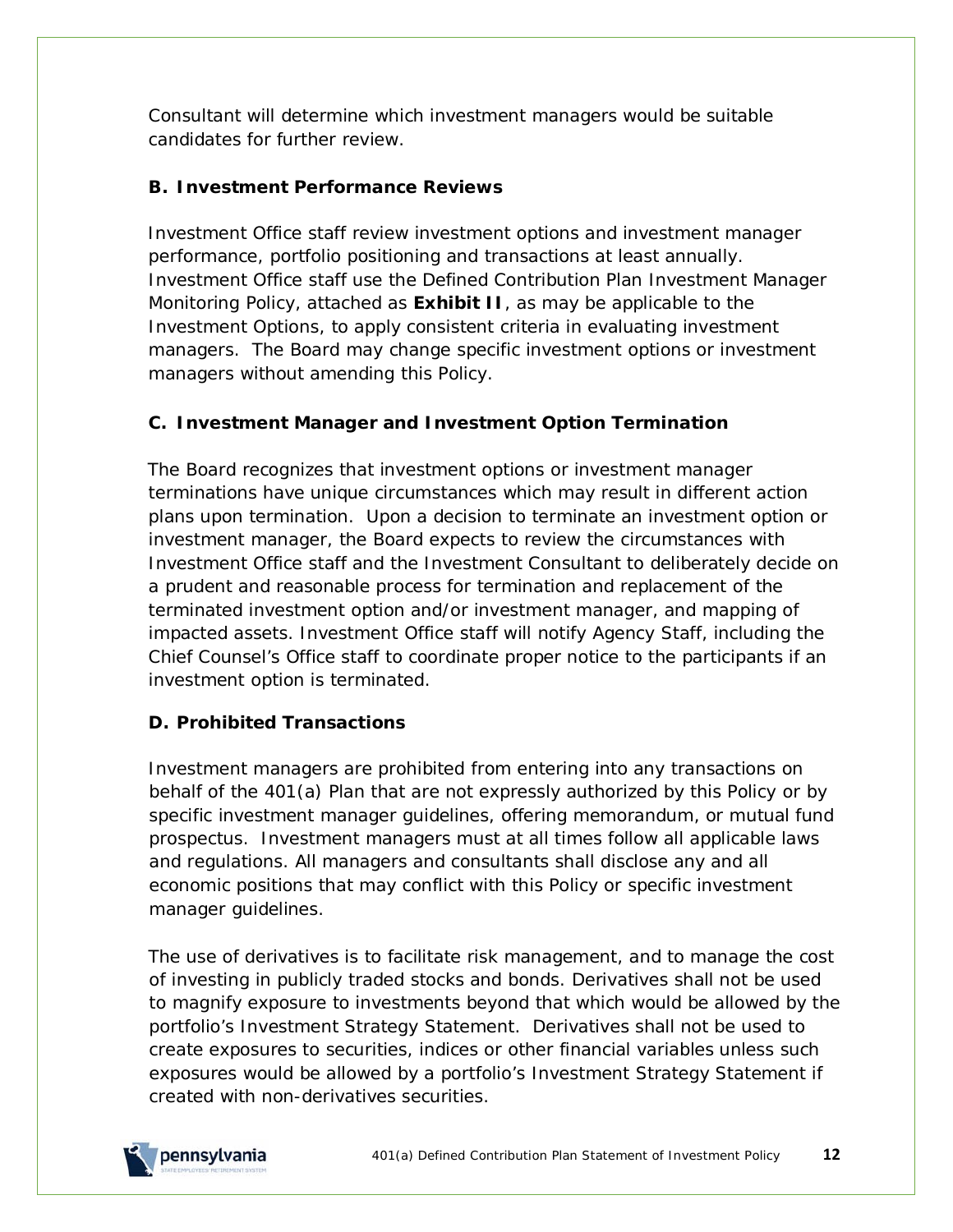# <span id="page-12-0"></span>**Exhibit I: 401(a) Plan Investment Options as of December 31, 2019**

| <b>Investment Option</b>                        | <b>Benchmark</b> |  | <b>Fund</b><br>#1 |  |
|-------------------------------------------------|------------------|--|-------------------|--|
| A. Tier I - Target Date Fund Investment Options |                  |  |                   |  |
| Target Date Fund Suite                          | Custom Index     |  |                   |  |

Participants who do not make an investment selection will be assigned into a five-year group based on their birthdate. These groups are used to default participants into an age-appropriate target date fund vintage. The Board utilizes the following birthdate ranges and will work directly with the Third-Party Administrator to update periodically. The birthdate ranges are expected to change every time a fund merges into the Post Retirement Fund and a new fund is added. For defaulted participants that change birthdate groups when a new vintage becomes available, the participant's investment election and account balance will be transferred to the age-appropriate target date fund vintage. For example, the 2065 Retirement Date Fund currently covers birthdate ranges 1996 and after; however, when the 2070 Retirement Date Fund becomes available it will cover birthdate ranges 2001 and after.

| 2020 Birthdate Range | <b>Fund Name</b>          |
|----------------------|---------------------------|
| 1996 and After       | 2065 Retirement Date Fund |
| 1991 and 1995        | 2060 Retirement Date Fund |
| 1986 to 1990         | 2055 Retirement Date Fund |
| 1981 to 1985         | 2050 Retirement Date Fund |
| 1976 to 1980         | 2045 Retirement Date Fund |
| 1971 to 1975         | 2040 Retirement Date Fund |
| 1966 to 1970         | 2035 Retirement Date Fund |
| 1961 to 1965         | 2030 Retirement Date Fund |
| 1956 to 1960         | 2025 Retirement Date Fund |
| 1955 and Before      | Post Retirement Fund      |

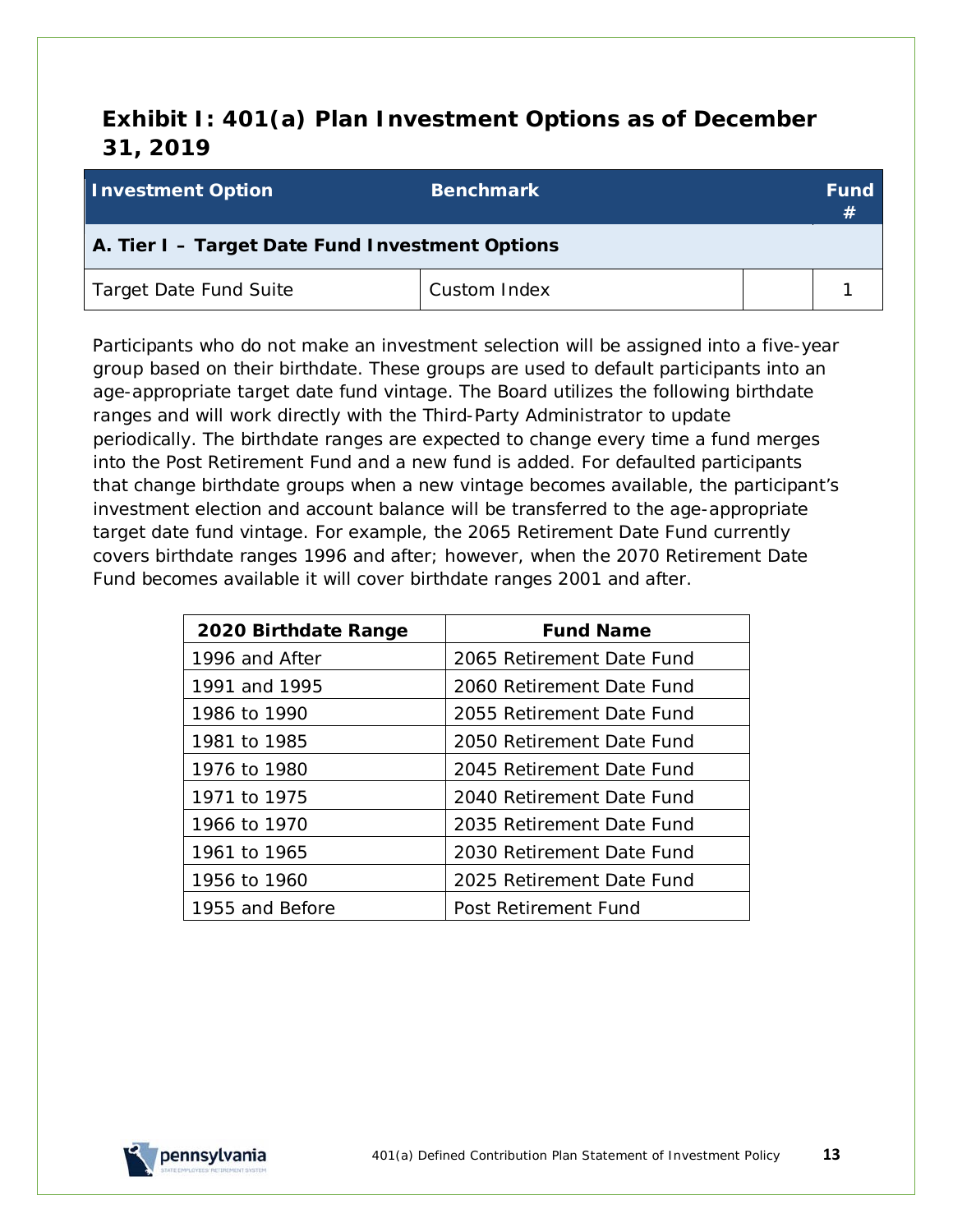|  |  |  |  |  | B. Tier 2 - Asset Class Investment Options |  |
|--|--|--|--|--|--------------------------------------------|--|
|--|--|--|--|--|--------------------------------------------|--|

#### **1. Stock Funds**

| U.S. All Company Stock Index Fund          | Dow Jones U.S. Total Stock Market<br>Index                   |   |
|--------------------------------------------|--------------------------------------------------------------|---|
| U.S. Large Company Stock Index Fund        | <b>S&amp;P 500 Index</b>                                     | 3 |
| U.S. Small/Mid Company Stock Index<br>Fund | Dow Jones U.S. Completion Total<br><b>Stock Market Index</b> |   |
| Global Non-U.S. Stock Index Fund           | MSCI All Country World ex U.S.<br>Index                      | 5 |

# **2. Fixed Income Funds**

| U.S. Treasury Inflation Protected<br><b>Securities Fund</b> | Bloomberg U.S. TIPS Index              | <sub>6</sub> |
|-------------------------------------------------------------|----------------------------------------|--------------|
| U.S. Bond Index Fund                                        | Bloomberg U.S. Aggregate Bond<br>Index |              |

# **3. Capital Preservation Funds**

| Short-Term Bond Index Fund                        | Bloomberg U.S. Gov/Credit 1-3 Years        | 8 |
|---------------------------------------------------|--------------------------------------------|---|
|                                                   | Index                                      |   |
| Short-Term Investment Fund (money<br>market fund) | BofA Merrill Lynch 3 Month T-Bill<br>Index |   |

| C. Tier III - Self-Directed Brokerage Option |     |  |  |  |
|----------------------------------------------|-----|--|--|--|
| Schwab Personal Choice Retirement<br>Account | N/A |  |  |  |

| <b>Additional Features</b> |  |
|----------------------------|--|
| <b>Managed Accounts</b>    |  |
| Out-of-Plan Annuity        |  |

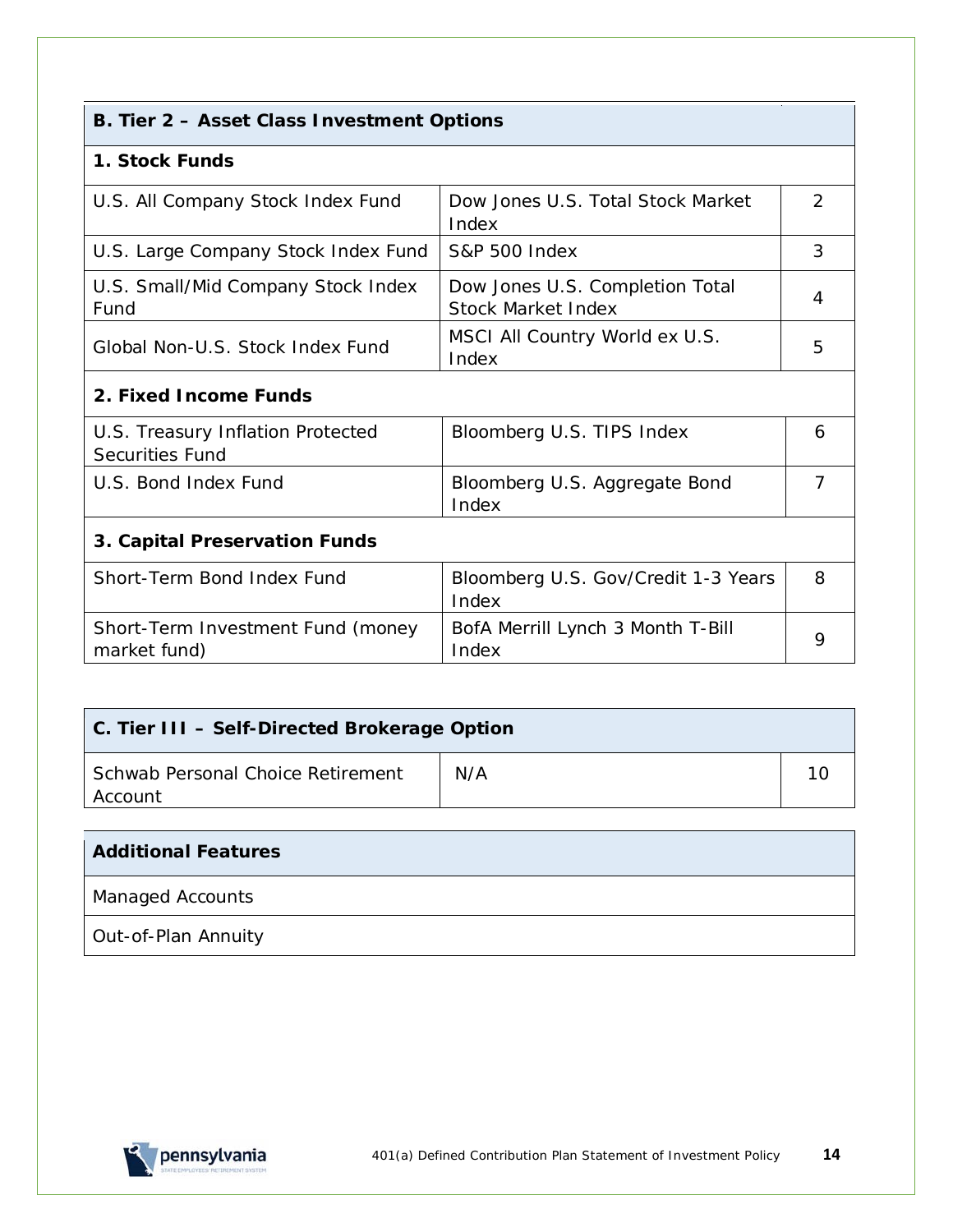<span id="page-14-0"></span>**Exhibit II: 401(a) Defined Contribution Plan Investment Manager Monitoring Policy**

# **401(a) Defined Contribution Plan Investment Manager Monitoring Policy**

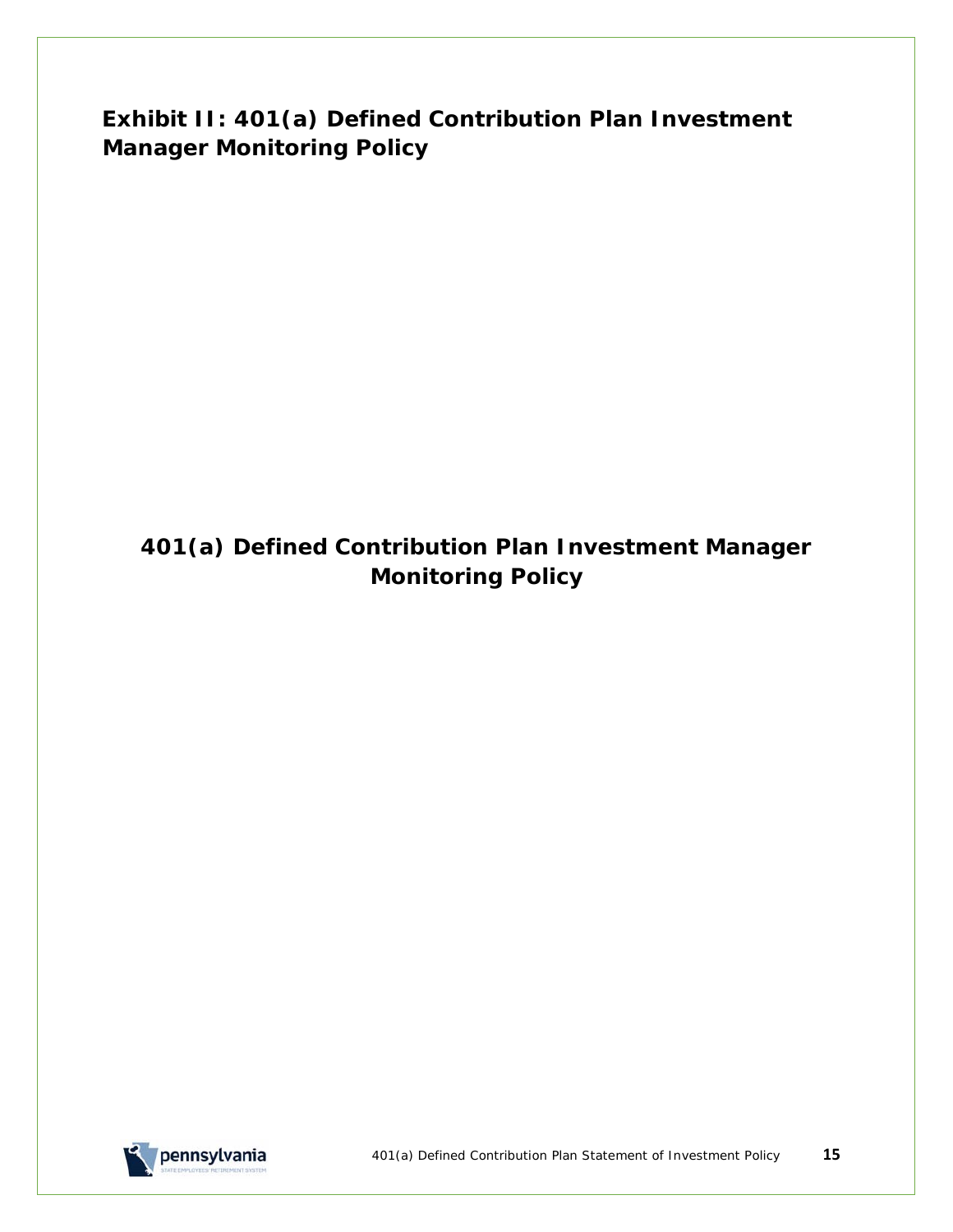The State Employees' Retirement Board ("Board") employs external investment managers to manage the 401(a) Defined Contribution Plan ("401(a) Plan") assets. The 401(a) Defined Contribution Plan Statement of Investment Policy charges the Investment Office with responsibility for coordinating all investment activities and investment matters for the 401(a) Plan, including the continual review and analysis of investment managers. It also allows for the use of external investment consultants to provide various investment-related services, including assistance with the analysis of investment managers.

The purpose of this Policy is to provide the Board with an enhanced communication tool to keep the Board and the Defined Contribution Committee informed of investment managers that warrant additional monitoring by the Investment Office and external consultant.

A Defined Contribution Plan Investment Manager Evaluation List ("Evaluation List") was developed to clearly communicate which investment managers have been identified as experiencing quantitative or qualitative pattern changes worthy of greater review by the Investment Office and its external investment consultant. Although a quantitative analysis is clearly important, it is not a best practice to rely exclusively on such data when evaluating investment managers due to the imperfect nature of many indices used as portfolio benchmarks. In addition, the placement of an investment manager on the Evaluation List does not automatically serve as evidence of a problem with the investment manager. This can only be determined after the Investment Office and external investment consultant conduct a further review.

## **A. Investment Manager Monitoring Guidelines and Evaluation List**

The Investment Manager Monitoring Guidelines formalize the identification and application of qualitative and quantitative criteria employed by the agency with respect to the monitoring of current investment managers in the Defined Contribution compensation plan. The Investment Manager Monitoring Guidelines:

- 1. Establish clear expectations between the Board, Defined Contribution Committee, Investment Office, external investment consultants, and investment managers,
- 2. Enhance communication among the Board, Defined Contribution Committee, Investment Office, external investment consultants,
- 3. Encourage the use of prudently applied criteria to evaluate investment managers,
- 4. foster a long-term approach toward performance evaluation of investment managers,
- 5. Focus the resources of the Investment Office and external investment consultants on those investment managers most likely to require additional attention,

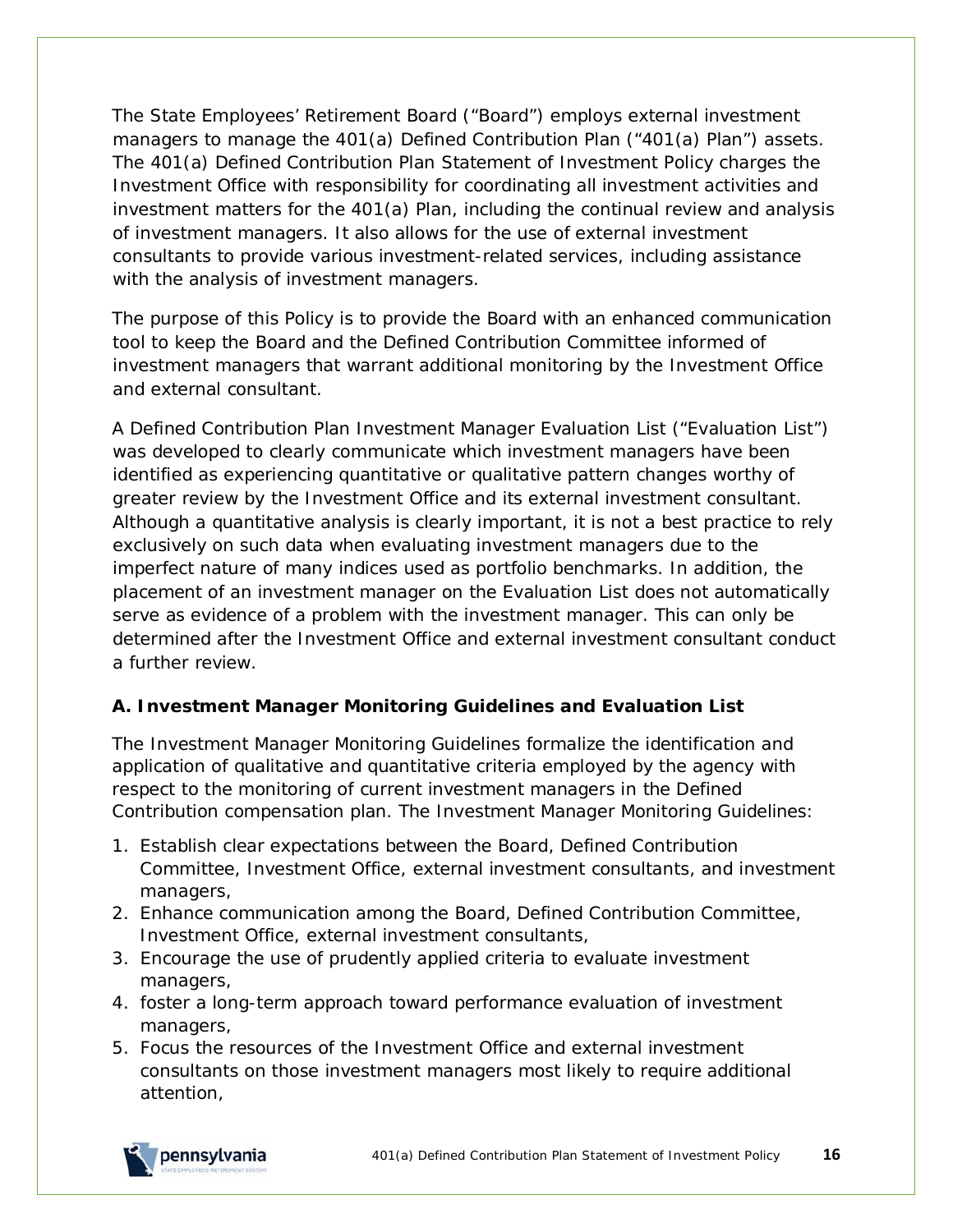- 6. Avoid costly turnover in investment manager relationships driven by a period of short-term poor performance, and
- 7. Improve the probability that agency will identify problematic relationships which otherwise might produce unsatisfactory investment returns.

The Board endeavors not to make adverse retention decisions about investment managers based upon performance absent at least three years of performance data, recognizing that investment strategies are best assessed over full market cycles. All of the criteria identified in the Investment Manager Monitoring Guidelines are intended to provide a normal, minimum standard for retaining investment Managers.

However, the Board may terminate any current investment manager for any reason in accordance with the provisions of investment management agreements between the agency and the external investment managers. These Investment Manager Monitoring Guidelines do not limit the agency's ability to take such action.

#### **B. Criteria for Active and Passive Management**

#### **Addition to the Evaluation List**

The Investment Office, in consultation with its external investment consultant, will place an investment manager on the Evaluation List for any of the following reasons:

#### **Quantitative Factors**

The active investment manager's rolling, three-year return falls below the rolling, three-year benchmark return for four (4) consecutive quarters. This is a net-of-fee comparison.

The active investment manager's rolling, three-year return ranks below the median of the external investment consultant's peer group for four (4) consecutive quarters (excludes investment managers with no relative peer group). This is a gross-of-fee comparison or a net-of-fee comparison, depending on which is appropriate based on the investment vehicle. The comparison assumes that a reasonable and similar peer group exists for evaluating each investment option.

The passive investment manager's rolling three-year return is not in line with the rolling, three-year benchmark return. The Investment Office, in consultation with its external investment consultant, will determine what variance from the benchmark is deemed acceptable, given the passive strategy. This is a gross-of-fee comparison.

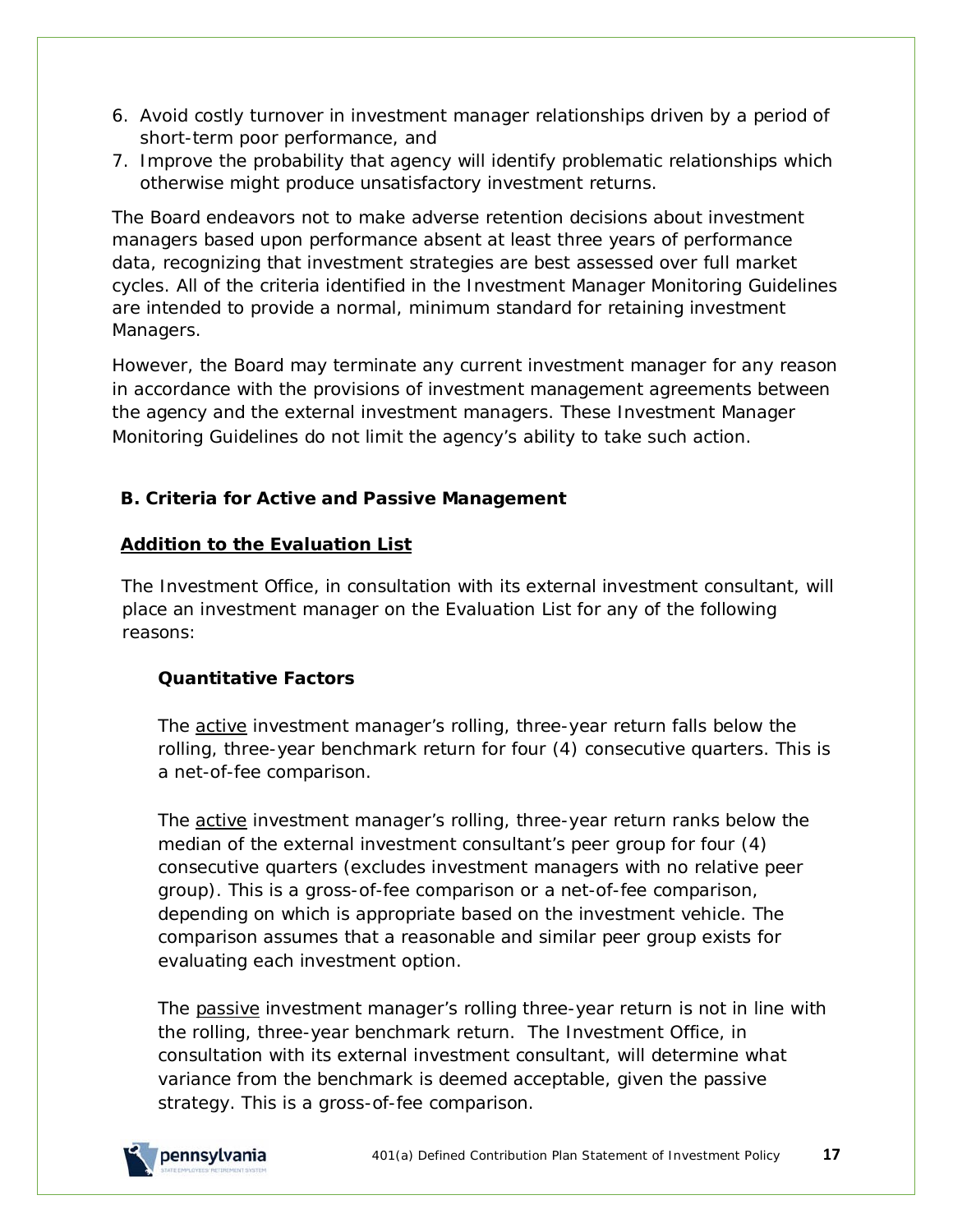The active or passive investment manager's return significantly deviates from its expected return established in its investment strategy statements (investment guidelines) with the agency. This is a net-of-fee comparison.

#### **Qualitative Factors**

A significant and potentially adverse event related to any of the following qualitative issues or events, among others, will be considered:

- Violation of investment guidelines
- Deviation from stated investment style and/or shifts in the firm's philosophy or process
- Turnover of one or more key personnel
- Change in firm ownership or structure
- Significant loss of clients and/or assets under management
- Significant and persistent lack of responsiveness to client requests
- Litigation
- Failure to disclose significant information, including potential conflicts of interest
- Chronic violations of the SERS Defined Contribution Plan Statement of Investment Policy
- Any other issue or situation of which the Investment Office, the external investment consultant, and/or Board members become aware that is deemed material.

#### **Removal from the Evaluation List**

An investment manager may be removed from the Investment Manager Evaluation List when the Investment Office, in consultation with its external investment consultant, determines that the investment manager has satisfactorily met the quantitative or qualitative criteria for removal from the Evaluation List.

Generally for active investment managers, two consecutive quarters of rolling, three-year performance above the benchmark and a ranking above the median of the external investment consultant's peer group (assuming that a reasonable and similar peer group exists for evaluating each investment option) following placement on the Evaluation List will be required for an investment manager's removal from the Evaluation List for performance reasons.

For index fund investment managers, one period of rolling, three-year performance in line with the benchmark following placement on the Evaluation

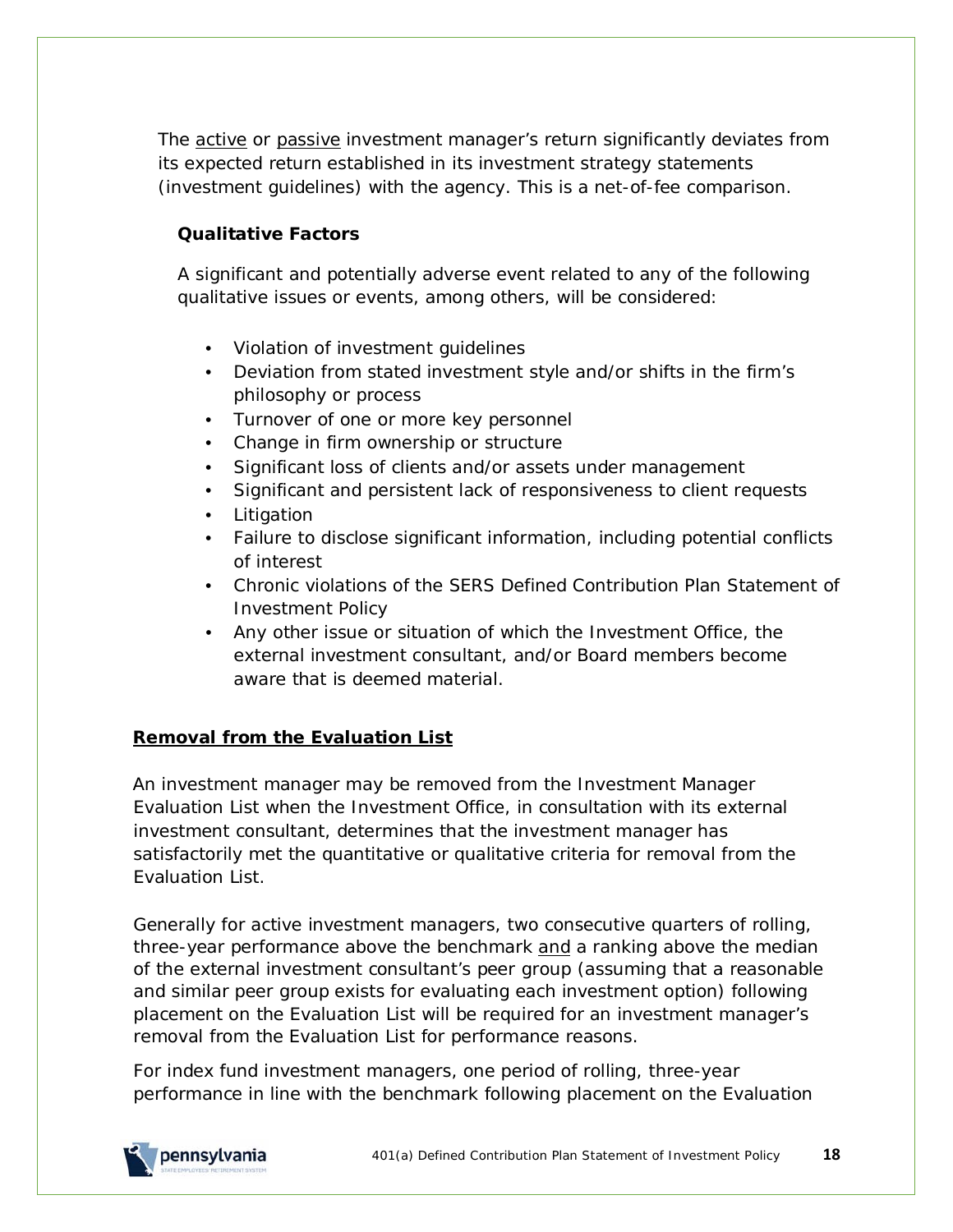List will be required for an investment manager's removal from the Evaluation List for performance reasons.

The Investment Office, in consultation with its external investment consultant, will typically make a decision to recommend retention or termination twelve (12) months following placing an investment manager on the Evaluation List. At the point of decision, the Investment Office, in consultation with its external investment consultant, may recommend renewing inclusion on the Evaluation List for an additional period of time subject to supporting due diligence.

#### **C. Application of Criteria**

- 1. The Investment Manager Evaluation List is a confidential internal document and will only be used for internal purposes.
- 2. The Investment Office, in consultation with external investment consultants, will provide the SERS Defined Contribution Committee, with a current Investment Manager Evaluation List at the same SERS Defined Contribution Committee, meeting when the Callan quarterly performance is provided to the SERS Defined Contribution Committee. The Evaluation List will include all investment managers which have been added or removed and summary of the reasons for the addition or removal.
- 3. The Investment Manager Evaluation List will be provided to the Defined Contribution Committee, in executive session.
- 4. When an investment manager is placed on the Investment Manager Evaluation List, the Investment Office and external investment consultants will conduct a further review of the investment manager to assess whether or not genuine issues of concern actually exist.
- 5. If genuine issues of concern are identified, the Investment Office and external investment consultants will assess the cause, magnitude, and likely duration of the issues.
- 6. If the analysis from the Investment Office, in consultation with its external investment consultants, reveals that the issues are not of concern, the investment manager will be removed from the Investment Manager Evaluation List.
- 7. If the investment manager resolves the issues of concern to the satisfaction of the Investment Office, in consultation with its external investment consultants, the investment manager will be removed from the Investment Manager Evaluation List.
- 8. If the Investment Office, in consultation with its external investment consultant, determines that the issues of concern have persisted without satisfactory resolution or are unlikely to be resolved within 12 months, then a recommendation on whether to retain the investment manager will be provided to the Defined Contribution Committee.
- 9. In emergency situations, the Chief Investment Officer, in consultation with the Investment Committee Chair and Board Chair, may make investment decisions (*i.e.* halt trading or terminate an investment manager). Emergency situations